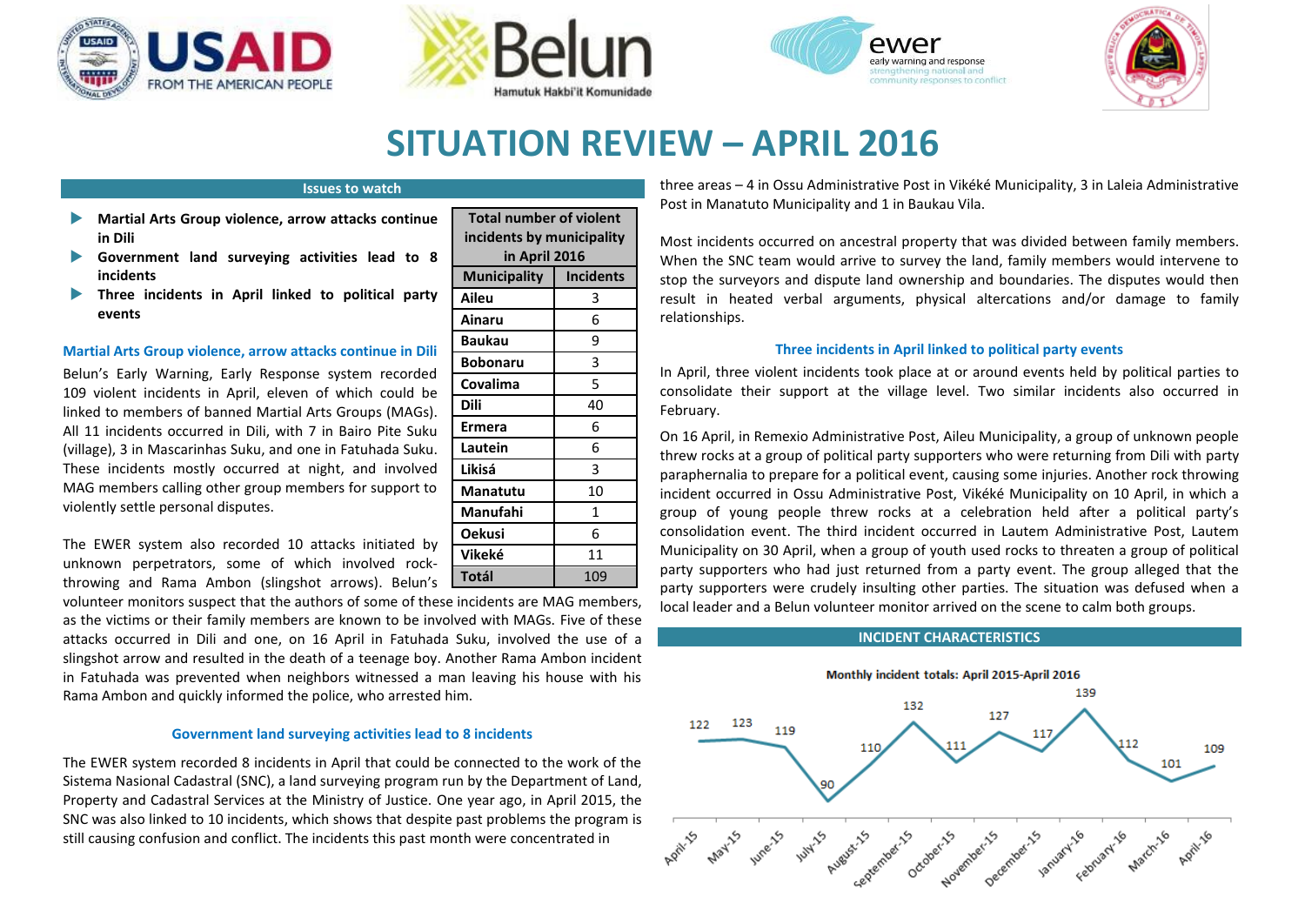



**Incident Location** 







Incident Impact



Who Initiated the Incident?



The Early Warning, Early Response (EWER) System is implemented by NGO Belun with generous support from the American People through the United States Agency for International Development (USAID)-funded Civil Society Monitoring of Security Sector Development (CSM-SSD) Program and the Government of Timor-Leste. The contents and opinions expressed herein are the responsibility of NGO Belun and do not necessarily reflect the views or opin *USAID, the Government of the United States of America or the Government of Timor-Leste. For more information on the EWER program or to view additional publications please visit: http://www.belun.tl*